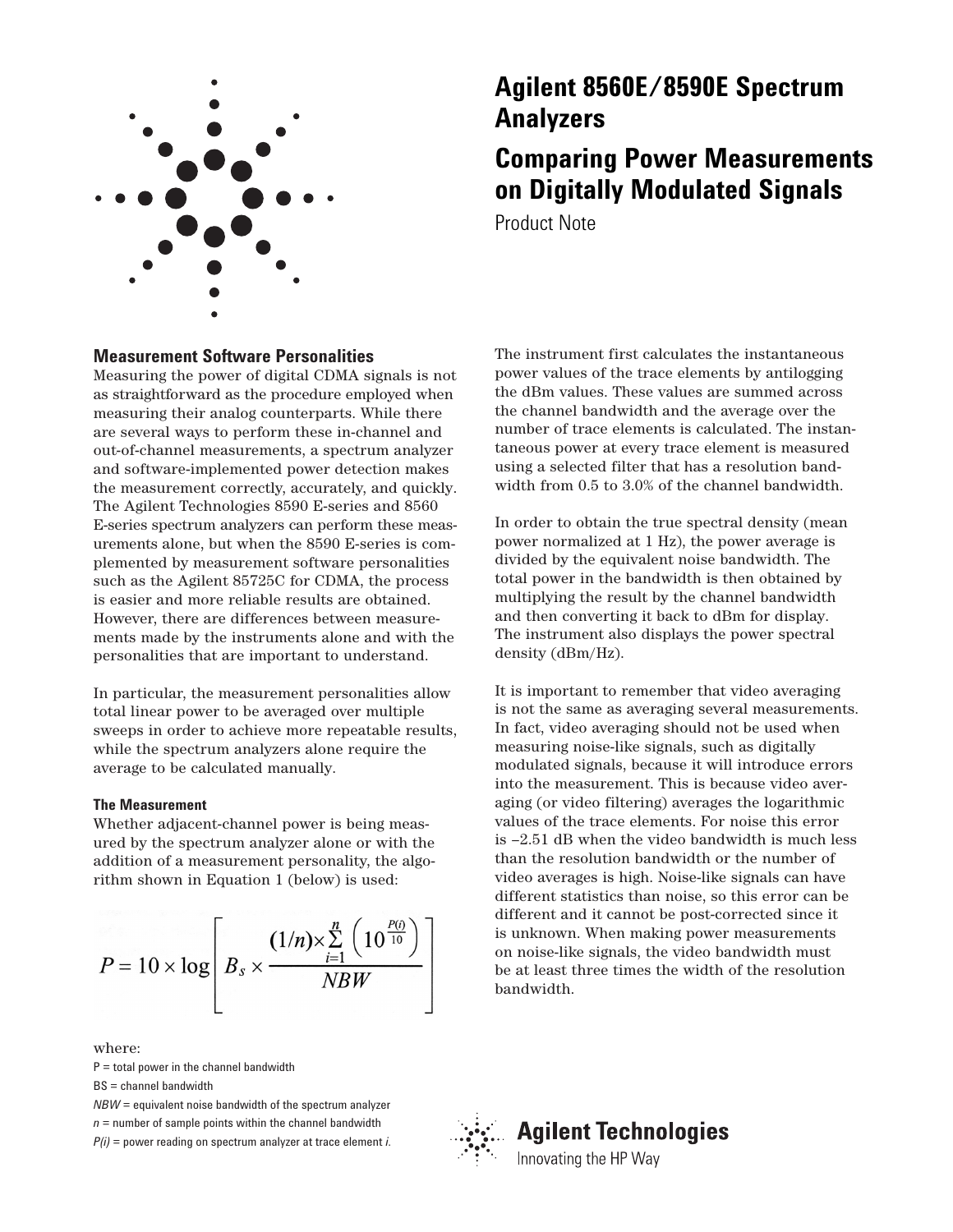Although video averaging is often used in the field when making power ratio measurements, the signal in the main channel (modulated carrier) and the adjacent channel are considered to have the same statistics, which is often not the case.

In theory, when making power measurements, the results obtained with multiple sweeps must be changed to linear power before they can be averaged. However, the error produced when performing a "dB-average" on intermediate results is trivial, unlike the errors made in performing a "dB-average" on individual data points. Consequently, the error introduced by averaging the logged values of the power measurements over multiple sweeps is insignificant as well. When using the power measurements built into the spectrum analyzers (without the measurement personalities), the average over several traces can be calculated manually from the results obtained with multiple sweeps.

## **Other Differences**

The measurement personalities used with the 8590 E-series spectrum analyzers select the analyzer's settings to optimize the measurement. For instance, to optimize dynamic range, a different reference level can be used for adjacent-versus-main-channel spans. In addition, some measurement personalities allow measurements to be made in a single sweep (one that spans the total frequency range of interest) or in multiple sweeps (one per channel involved in the measurement). The single-sweep ACP measurement is faster, but several sweeps increase the reliability of the measurement. While selecting a span as narrow as the adjacent channel maximizes the number of trace elements in the channel and increases measurement repeatability, it also produces a smaller frequency error. The 8560 E-series and 8590 E-series spectrum analyzers (without the personalities) do not have this feature. In the case of the 8560 E-series spectrum analyzers there are mitigating factors that reduce the need for it. For instance, they have more trace elements (600) and better frequency accuracy. In addition, the measurement personalities and the 8560 E-series instruments accommodate burst signal, while the 8590 Eseries (without a measurement personality) do not.

# **Agilent 85725C and ACPR**

While two-tone intermodulation distortion measurements are commonly employed in evaluating analog signals, they do not accurately characterize the performance of complex CDMA signals. A better method, called Adjacent-Channel Power Ratio (ACPR), provides a much better picture. The ACPR measurement compares the power in the RF channel to the power at several offset frequencies.

To make this measurement, the 85725C CDMA personality software automatically sets the instruments to their optimum values and performs all necessary calculations. It calculates the main channel power using the algorithm described in Equation 1, and power at the offsets is calculated in two different ways depending on the method selected by the user.

The first, Integration Bandwidth (IBW), method performs the ACPR measurement according to Qualcomm™ recommendations. However, an alternative method called the Resolution Bandwidth (RBW) method developed by Agilent Technologies makes the measurement faster. The difference between the two is as follows:

- Integration Bandwidth Method (IBW): The algorithm in Equation 1 is used for both the main and adjacent channels, but with different integration bandwidths for the different offsets. The user can change the settings of the integration bandwidths.
- Resolution Bandwidth Method (RBW): The algorithm in Equation 1 is used for the main channel, but for the power at the offsets, a specified resolution which is 30 kHz by default and zero span are used. The resolution bandwidth can also be changed by the user. The dBm values of the trace elements are converted into linear power and averaged. Several readings can be taken over time and averaged for greater repeatability, and the result is converted into dBm. The personality corrects for the equivalent noise bandwidth of the RBW filter.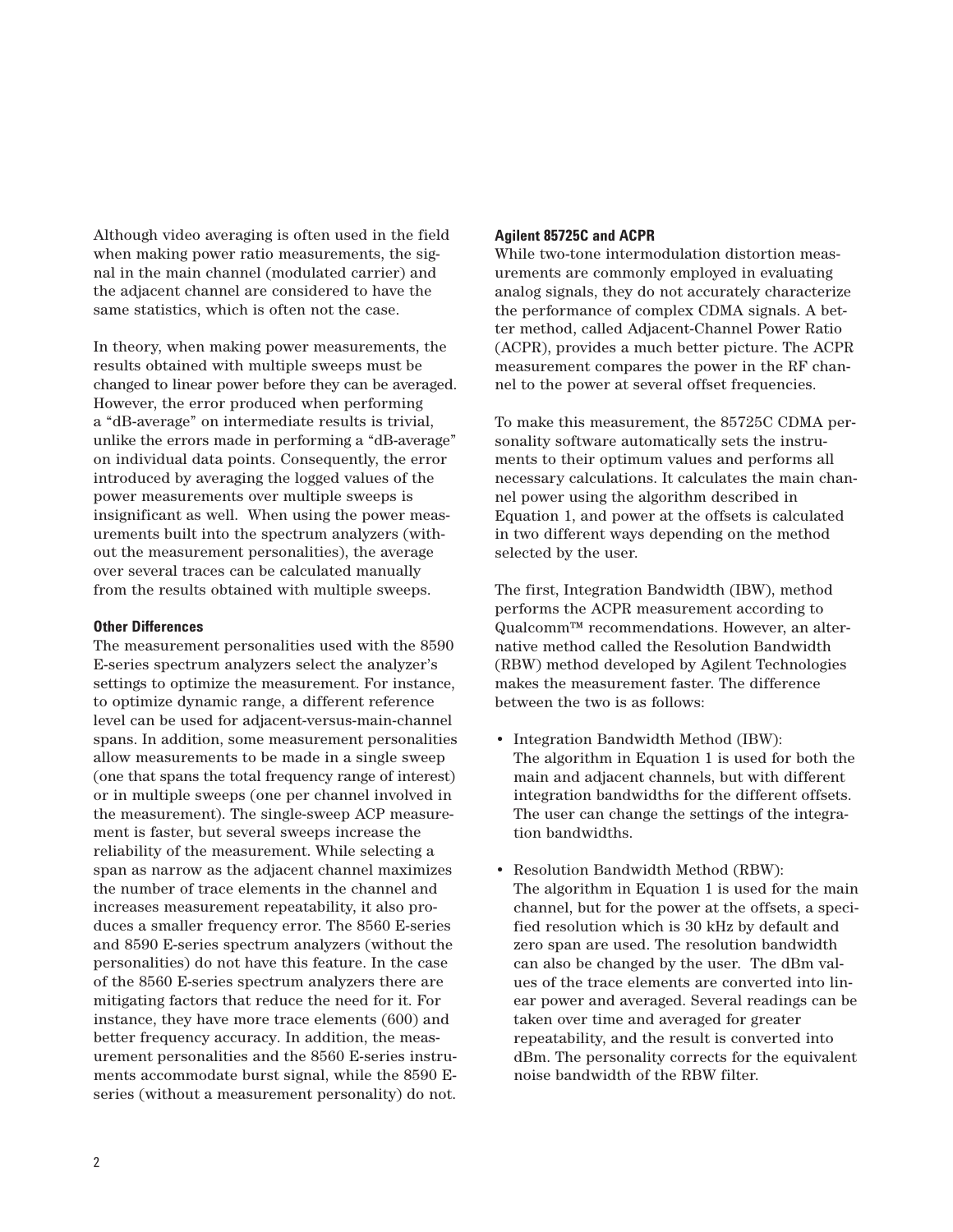After the main channel power and power at the offsets are obtained, ACPR is calculated and displayed in one of the following formats:

- Ratio of total power in the main channel  $(dBm/1.4 MHz)$  to power at the offsets (dBm/30 kHz, dBm/12.5 kHz, or dBm/1 MHz). The RBW method uses the same bandwidth for all offsets (dBm/30 kHz). The integration and resolution bandwidths can be changed by the user. The result is displayed in dBc.
- Ratio of power in the main channel normalized to 30 kHz (dBm/30 kHz), and power at the offsets normalized to 30 kHz (dBm/30 kHz). The result is displayed in dB. A different normalizing bandwidth can also be selected.

The 85725C measurement personality lets the user toggle between power density and power ratio results if desired.

When performing channel-power measurements with the 8590 E-series spectrum analyzers, the CDMA personality can also display the poweraveraged spectrum when the instrument's DSP Options 151 and 160 are employed. The CDMA personality also prompts the user to perform a nearto-noise correction for channel power measurements. The user is prompted to disconnect the input signal and terminate the analyzer input with a 50-ohm load in order to calculate the analyzer's noise floor. The measured noise level will be subtracted from the measured power level to obtain more accurate readings for signals that are within 15 dB of the noise floor.

## **Summary**

Channel power and adjacent-channel power ratio measurements can be made by the 8560 E-series and the 8590 E-series spectrum analyzers alone, or when used with measurement personalities such as the 85725C, which are tailored specifically for CDMA power measurement. The main difference between the two methods is that the personality software automatically averages the total linear power over multiple sweeps, which increases measurement repeatability. Nevertheless, either method produces satisfactory results.

The measurement personality also has the benefit of making the measurement process easier, since all instrument functions and settings are controlled automatically according to accepted practice. This reduces measurement time and decreases the likelihood of error.

## **References**

- 1. Spectrum Analysis, Agilent application note 150, literature number 5952-0292.
- 2. Cellular and PCS TDMA Transmitter Testing with a Spectrum Analyzer Larry Nutting, Proceedings of the First Annual Wireless Symposium (1993).
- 3. Adjacent Channel Power Measurements in the Digital Wireless Era, David Ballo, Joe Gorin, and Rich Pope, Hewlett-Packard 1994 Wireless Communications Symposium.
- 4. Agilent 8560 E-series User's Guide, Adjacent Channel Power Measurement–Stepping Through a Burst Signal ACP Measurement.